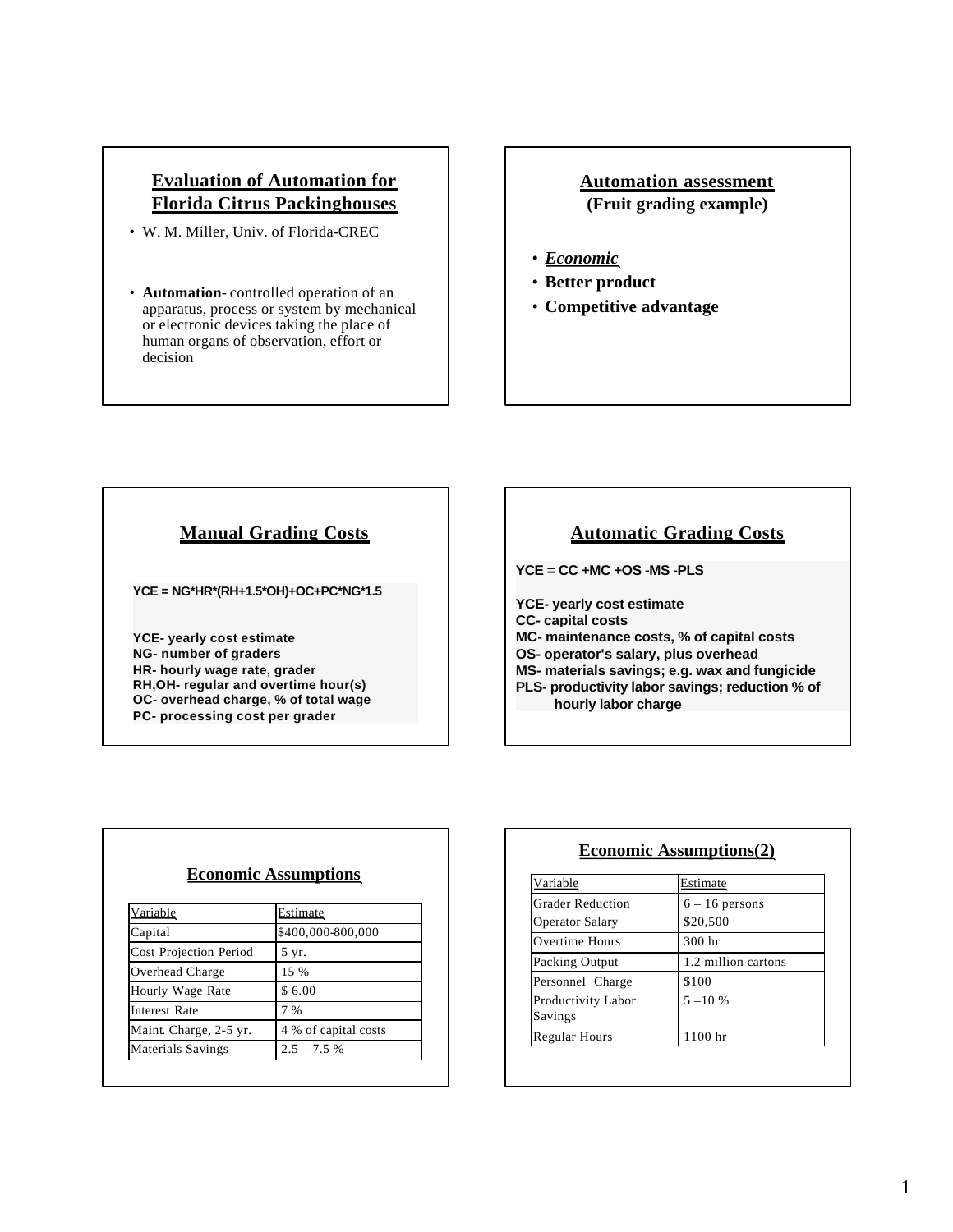





### **Opportunities for automation**

- Packing (more standardization would be helpful)
- Data collection/documentation (traceability, JIT, HAACP, ISO9000 series, GAP, GMP)
- Enhancements (internal fruit quality, system integration[grove to consumer])